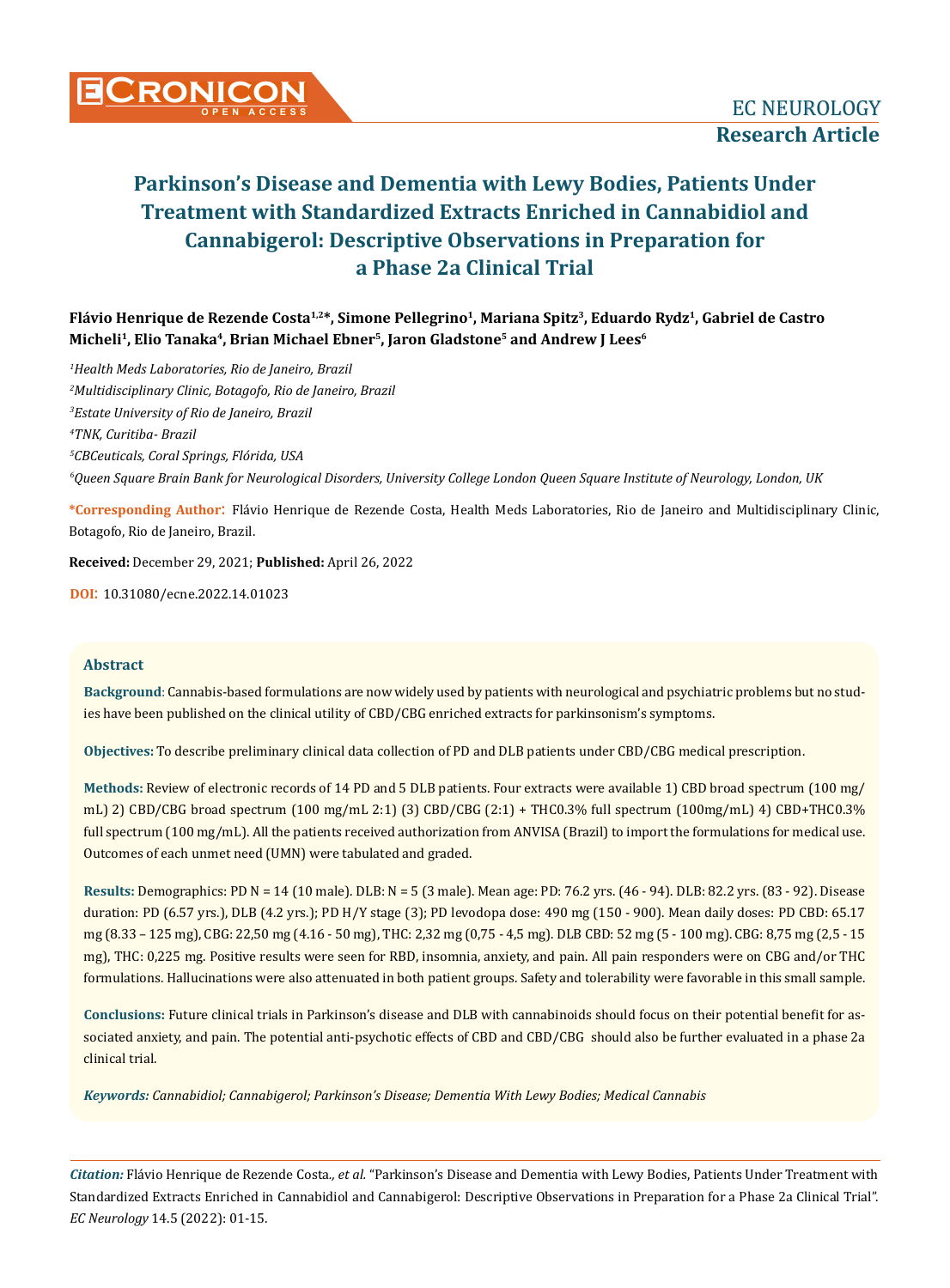# **Abbreviations**

ANVISA: National Agency of Health Vigilance (Brazil); ASTM: Accelerated Aging of Sterile Barrier Systems for Medical Devices; CBD: Cannabidiol; CBG: Cannabigerol; CPGF: Cannabidiol Pharmaceutical Grade Formulations; DBS: Deep Brain Stimulation; DLB: Dementia with Lewy Bodies;

GMP: Good Manufactured Practice; ICB: Impulsive, Compulsive Behaviors; MS-HPLC: Mass Spectroscopy – High-Performance Liquid Chromatography; MCT oil: Medium Chain Triglycerides Oil;

PD: Parkinson's Disease; PIDG: Postural Instability with Gait Disability; RBD: Rem Sleep Behavior Disorder; THC: Δ9-Tetrahydrocannabinol

#### **Introduction**

In a A Manual of Diseases of the Nervous System published in 1888 the English neurologist William Gowers described the therapeutic role of "Indian hemp" (*Cannabis* indica) sometimes combined with opium- as an effective treatment for tremor in Parkinson's disease [1].

By the end of the 19th century, about 100 scientific papers on the potential therapeutic role of *cannabis* had been published [2]. During the early 20th century, Merck Laboratories (Germany), Burroughs-Wellcome (England), Bristol-Meyers Squibb (USA), Parke-Davis (USA), and Eli Lilly (USA) had in their portfolios of medications, extracts or tinctures of *cannabis* [3]. In 1937, the marijuana tax act – contrary to the American Medical Association's recommendation- led to the marked decline of medical use of *cannabis* and in 1941, *cannabis* was banned from the American pharmacopeia, being re-classified as a "planta non grata" [3].

Medical and scientific interest in *cannabis* resumed in the early '60s, with the discovery and synthesis of the principal psychoactive constituent of *Cannabis* sativa L. Δ9-tetrahydrocannabinol (Δ9-THC) [4]. In addition to Δ9-THC, other phytocannabinoids are present in different concentrations in Cannabis plant species including cannabidiol (CBD), cannabigerol (CBG), Δ9- tetrahydrocannabivarin (Δ9- THCV), and Δ9-cannabidivarin (CBDV) [5].

Cloning CB1 [6] and CB2 receptors [7] in the early 1990s opened the door to current knowledge about the endocannabinoid system – or the endocannabinoidome as it is sometimes referred to - an intricate network of biochemically related receptors, enzymes, and mediators. The endocannabinoid system's signaling involves regulating cells, tissues, and organs; organism homeostasis after insults; brain development and release of neurotransmitters and cytokines related to synaptic plasticity [8].

So far medicinal research has concentrated on CBD, the second most abundant constituent of *cannabis*. In contradistinction to Δ9-THC, CBD is not intoxicating, but it is psychoactive. It has a low affinity for CB receptors, acting as a CB1 partial antagonist and CB2 receptor inverse agonist [9]. It activates the TRPV1 channel [10] and 5-HT1A receptors [11]. It also is a GPR55 receptor antagonist [12] and inhibits the enzymatic activity of fatty acid amide hydrolase (FAAH) and the endocannabinoid anandamide's reuptake [13].

CBG has recently been evaluated *in vitro* and *in vivo* models [14]. It is a precursor of the most abundant cannabinoids and expresses an affinity for cannabinoid receptors between CBD and Δ9-THC [14]. It has unique interactions, acting as an alpha-2 adrenoreceptor agonist, potent 5HT1A receptor antagonist, and has a strong affinity for Peroxisome Proliferator-Activated Receptors (PPARs) [14]. Preclinical data has suggested that it may have potential for the treatment of inflammatory diseases [15], chronic pain [16], neoplastic diseases [17], PD [18], and Huntington's disease [19].

A recently published general patient survey of CBG-predominant cannabis use reported improvement in anxiety, chronic pain, depression and insomnia. Most respondents reported greater efficacy of CBG-predominant cannabis over conventional pharmacotherapy, with very few adverse side-effects [20].

*Citation:* Flávio Henrique de Rezende Costa*., et al.* "Parkinson's Disease and Dementia with Lewy Bodies, Patients Under Treatment with Standardized Extracts Enriched in Cannabidiol and Cannabigerol: Descriptive Observations in Preparation for a Phase 2a Clinical Trial". *EC Neurology* 14.5 (2022): 01-15.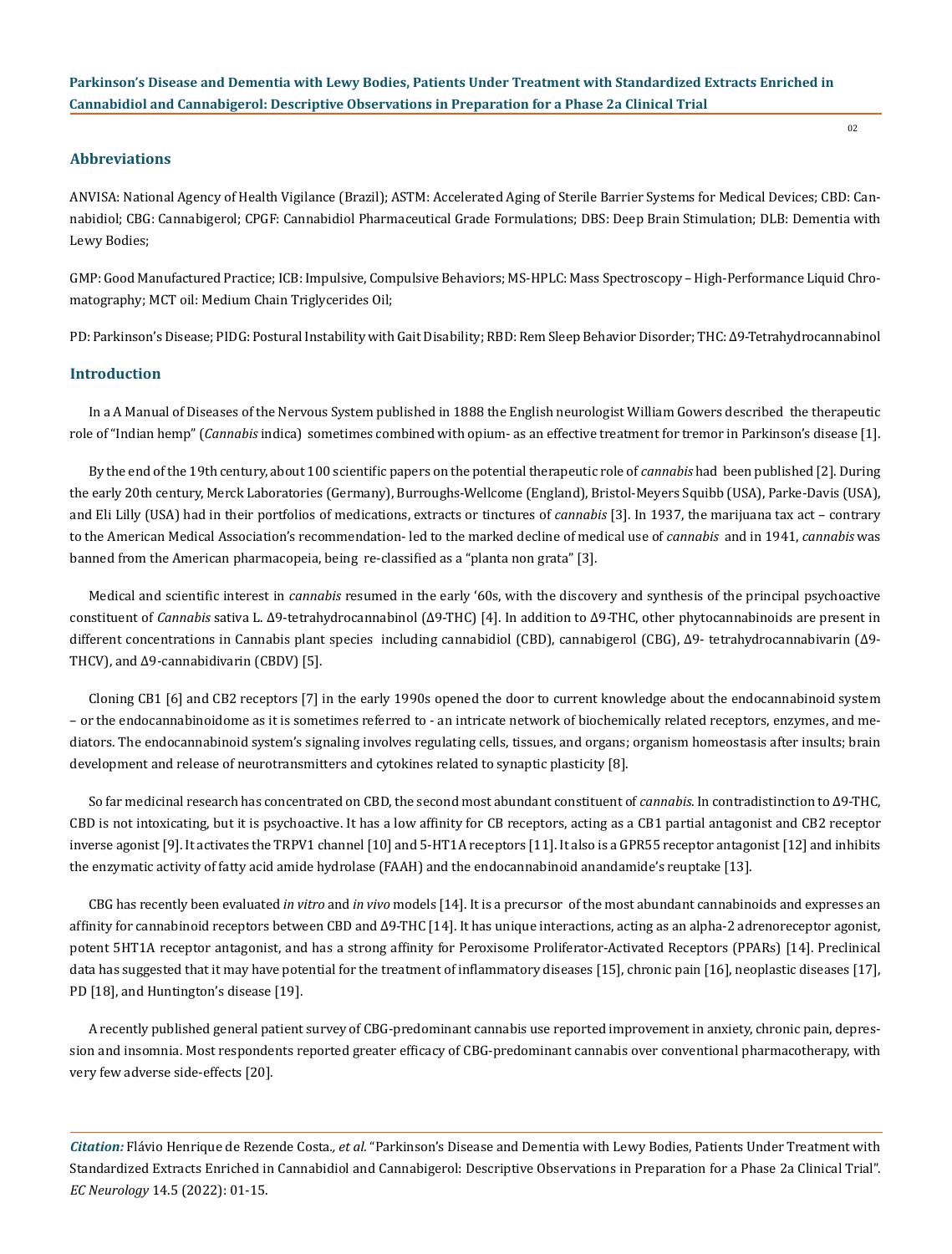Cannabidiol Pharmaceutical Grade Formulations (CPGF) such as Nabiximols (Sativex) (CDB/THC 1:1) [21] and purified cannabidiol (Epidiolex) [22] have been medically approved for the management of pain/spasticity in multiple sclerosis and for refractory epilepsy in Dravet/Lennox Gastaut syndromes.

 In 2019 the National Health Surveillance Agency (ANVISA) in Brazil created a protocol for the registration of CPGF [23]. Only formulations produced in laboratories with the certification of Good Manufacturing Practices (GMP) and submitted formulations to pharmaceutical stability tests [24] could be registered for sale in pharmacies under medical prescription and formulations that fulfilled these standards received a temporary five-year license with the proviso that clinical trials must be performed to confirm efficacy [23]. *Cannabis* formulations can also be imported legally to Brazil, provided that they have received sanitary approval in the country of origin [25].

Clinical studies have demonstrated the potential of CBD in improving quality of life [26], reducing psychotic symptoms [27], and attenuating REM sleep behavioral disorder [28]. The high density of CB1 cannabinoid receptors in the basal ganglia also led to its investigation as a possible therapy in Parkinson's disease [29]. The synthetic cannabinoid nabilone has been reported as being mildly efficacious in levodopa-induced dyskinesias in one small clinical trial [30] but most of the few available studies have shown a limited role for phytocannabinoids with regard to improvement of motor symptoms in PD [31].

Recent clinical and preclinical evidence has suggested that CBD may have antipsychotic properties [32]. In contrast to some of the available anti-psychotic drugs CBD also appears to have no cardiac toxicity and does not increase the QT interval [33].

This paper describes pilot descriptive data collected in preparation for a controlled phase 2a study and describes the response of a small number of patients with PD and DLB patients treated with four different CBD or CBD/CBG formulations.

These standardized enriched extracts were developed specifically to meet the phytopharmaceutical registration rules issued by ANVI-SA. The extracts are produced in Florida-USA under GMP compliance (CBCeuticals Laboratories/Health Meds Laboratories) and imported to Brazil for compassionate use and approved by ANVISA (regulation number 335/2020). All formulations displayed MS-HPLC certification of analysis for each batch and passed the stability test protocol ASTM-F1980.

#### **Methods**

The medical records of 14 PD and 5 DLB patients were reviewed between April 2020 and June 2021. All patients were followed up in a single medical facility (Multidisciplinary Clinic- Botafogo- Rio de Janeiro/Brazil).

A neurologist (FHRC), specialized in movement disorders, established a PD diagnosis based on the Queen Square Brain Bank Criteria [34] and DBL using the Movement Disorders Society's criteria [35]. At the baseline clinical interview the main complaints were divided into motor or non-motor categories. The most frequent unmet needs for PD were disruptive RBD ( $N = 10$ ), anxiety ( $n = 5$ ), insomnia ( $n = 10$ 9), muscle-skeletal pain (5), hallucinations/cognitive decline (n = 5), motor fluctuations (n = 4), impulsive compulsive behaviors (n = 2). For DLB: disorientation with getting lost (n = 4), disruptive RBD (3), sleep fragmentation (n = 5), night agitation (n = 3), severe/complex hallucinations ( $n = 4$ ), and delirium (5).

The chosen formulation was based on the clinical judgment and symptom profile of each patient. Four GMP certified formulations (Health Meds Laboratories-Brazil) were available for prescription as enriched standardized extracts: 1) Cannabidiol (CBD) broad spectrum (100 mg/mL) 2) Cannabidiol/Cannabigerol (CBD/CBG) (2:1) broad spectrum (100mg/mL) (3) Cannabidiol/Cannabigerol (CBD/ CBG) (2:1) +THC 0.3% full spectrum (100mg/mL) 4) Cannabidiol (CBD)+THC 0.3% full spectrum (100mg/mL). All CBD or CBD/CBG formulations were pharmaceutical grade, which means purity, certificate of analysis, and stability tests issued by independent laboratories.

*Citation:* Flávio Henrique de Rezende Costa*., et al.* "Parkinson's Disease and Dementia with Lewy Bodies, Patients Under Treatment with Standardized Extracts Enriched in Cannabidiol and Cannabigerol: Descriptive Observations in Preparation for a Phase 2a Clinical Trial". *EC Neurology* 14.5 (2022): 01-15.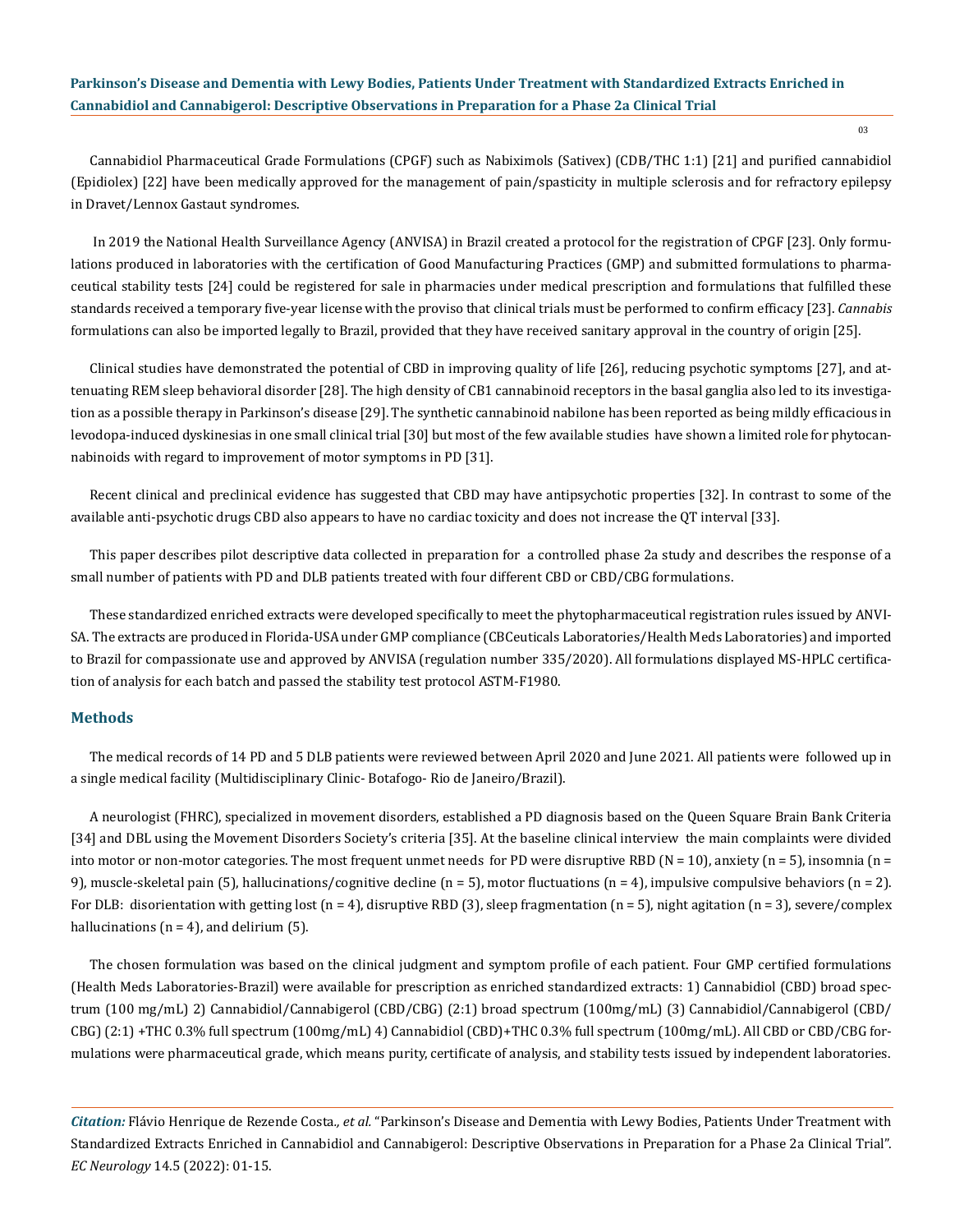04

The formulations were presented in opaque bottles containing 60 ml. The excipient was Organic Medium Chain Triglycerides (MCT) oil (USP - FDA GRAS). A graduated micropipette was available in each of the bottles, protected by a child-proof cap. Each drop of the solution had 2.5 mg CBD or 2.5 mg CBD / CBG (2:1); therefore, 40 drops (1ml) contained 100mg of CBD or 100mg of CBD/CBG (2:1). In THC 0.3% formulations each 1 mL delivered 3 mg of THC.

All patients were instructed to take the trial medication with food. The introduction of the first dose was always at night, respecting the concept of "start low and go slow" (2.5 mg - 12.5 mg CBD at bedtime) with a focus on determining the lowest dose for symptomatic control. The dose titration was variable, depending on the target symptoms.

A pharmacist oversaw pharmacovigilance by phone or by email contact.

Follow-up medical consultations took place every 2-3 months when target symptoms were reassessed, and a physician made dosage adjustments.

## **Ethical considerations**

The study received ethics committee approval and institutional board review (CEP/UNESA: 45936121.2.0000.5284 / Plataforma Brasil). All patients received the prescriptions based on ANVISA resolution number 335 - which regulates the importing process of *cannabis* derivatives to Brazil (25). Patients signed an informed consent form and completed an electronic form made available on the regulator's official website. ANVISA issued an exceptional, compassionate import authorization for each patient - valid for two years- which contains the prescribing physician's name, the formulation, and the patient's name associated with a code generated by the regulatory agency. The laboratory staff could assist the patients or their guardians during the entire ANVISA clearance process. All personal data followed the guidelines of the Federal Government's data protection law.

#### **Measurements and calculations**

Data were extracted from the records of each patient (*ComAmigo*® version 9.16.61 www.cebim.com.br*)*. The variables age, gender, disease duration, follow-up duration, H/Y stage, levodopa, and cannabinoids doses were tabulated in the SPSS (version 18 for MAC) for calculating the means and standard deviations (SD). The concomitant use of psychotropic medications was noted in each case.

The specific and general outcomes in relation to the patient's major complaints and unmet needs were graded as GOOD, MODERATE, LIMITED, or INEFFECTIVE. Symptoms graded as GOOD/MODERATE were deemed satisfactory, and LIMITED/INEFFECTIVE were considered unsatisfactory. Changes in drug prescription regimes were noted, focusing on recording reduction or withdrawal of sedatives or neuroleptics.

Data was sent to a medical auditor (ELT) and another neurologist specializing in movement disorders (MS) to check and discuss any inconsistencies.

#### **Results**

The mean age of the PD patients was 72.6 years (42 - 94) and for DLB, 82.2 years. (8 3-92). Most of the patients were male (PD = 10 and DLB = 3). The disease duration was 6.57 years. (± 2.70) for PD and 4.2 years. (± 1.30) for DLB. The follow-up duration was 3.78 months ( $\pm$  5.63) for PD and 4.2 months ( $\pm$  1.30) for DLB. The average levodopa dose was 490 mg ( $\pm$  212), with a mean H / Y of 3 ( $\pm$  0.84) in the PD group (Table 1 to 6).

*Citation:* Flávio Henrique de Rezende Costa*., et al.* "Parkinson's Disease and Dementia with Lewy Bodies, Patients Under Treatment with Standardized Extracts Enriched in Cannabidiol and Cannabigerol: Descriptive Observations in Preparation for a Phase 2a Clinical Trial". *EC Neurology* 14.5 (2022): 01-15.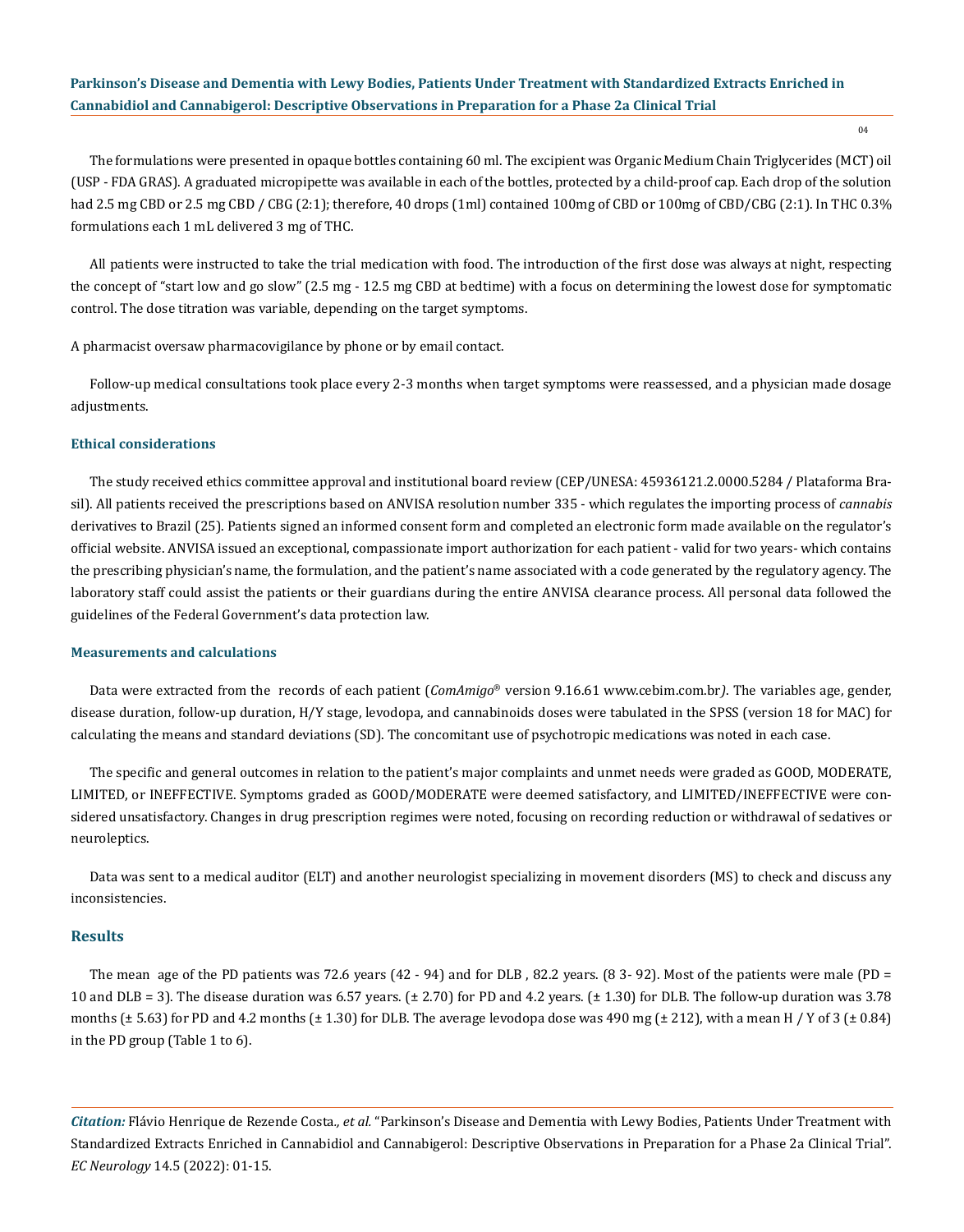|                                           | <b>PD</b>             | <b>DLB</b>                   |
|-------------------------------------------|-----------------------|------------------------------|
| Patients (n)                              | 14                    | 5                            |
| Age (years)                               | 72.6 (42-94)          | 82.2 (83-92)                 |
| Gender n (%) (male)                       | 10(72)                | 3(60)                        |
| <b>Disease Duration (yrs) (SD)</b>        | $6.57$ ( $\pm$ 2.70)  | 4.2 $(\pm 1.30)$             |
| Follow up duration (months) (SD)          | $3.78 (\pm 5.63)$     | 4.2 $(\pm 1.30)$             |
| <b>Hoehn and Yahr (SD)</b>                | $3 (+ 0.84)$          |                              |
| Mean Levodopa dose mg (SD)                | 490 ( $\pm$ 212)      |                              |
| Daily CBD mean dose mg (SD)               | 67.50 $(\pm 38.6)$    | 52 ( $\pm$ 44.8)             |
| Daily CBG mean dose mg (SD)               | $22.50 \ (\pm 16.82)$ | $8.75 (\pm 8.33)$            |
| Daily THC mean dose mg (SD)*              | $2.32$ ( $\pm$ 1.46)  | $0.02 \text{ mg} (\pm 0.01)$ |
| Daily THC mean dose mg (SD) <sup>**</sup> | $0.83$ ( $\pm$ 2.24)  | $0.02 \text{ mg} (\pm 0.01)$ |

# *Table 1: Patients' characteristics.*

*(SD=Standard deviation). CBD= Cannabidiol CBG= Cannabigerol THC= Δ9-tetrahydrocannabinol. PD= Parkinson's disease. DLB= dementia with Lewy bodies. \* n=5 PD and n=1 DLB patients on THC containing formulations. \*\* All patients included.* 

| #  | <b>Diagnosis</b><br>Gender |             |    |                | <b>Disease</b>  | <b>Disease Stage H/Y</b> | <b>Comorbidities</b> | <b>Initial</b>              |  |
|----|----------------------------|-------------|----|----------------|-----------------|--------------------------|----------------------|-----------------------------|--|
|    |                            |             |    |                | <b>Duration</b> |                          |                      | <b>Concurrent</b>           |  |
|    |                            |             |    |                | (years)         |                          |                      | <b>Drugs</b>                |  |
| #1 | PD                         | $\mathbf M$ | 63 | 6              | 6               | $\overline{2}$           | Essential hyperten-  | Levodopa 600mg/day;         |  |
|    |                            |             |    |                |                 |                          | sion, Chronic pain   | Rasagiline 1mg/day,         |  |
|    |                            |             |    |                |                 |                          | (coxofemural osteo-  | domperidone 10mg t.i.d,     |  |
|    |                            |             |    |                |                 |                          | arthritis)           | Amantadine 100mg t.i.d,     |  |
|    |                            |             |    |                |                 |                          |                      | Rotigotine 8mg/day,         |  |
| #2 | <b>PD</b>                  | M           | 69 | 5              | $\mathbf{1}$    | 3                        | Obesity              | Levodopa 900mg/day,         |  |
|    |                            |             |    |                |                 |                          |                      | Rasagiline 1mg/day, entaca- |  |
|    |                            |             |    |                |                 |                          |                      | pone 1 gr/dia, clonazepam   |  |
|    |                            |             |    |                |                 |                          |                      | 2mg, duloxetin 60mg, dom-   |  |
|    |                            |             |    |                |                 |                          |                      | peridone 10mg t.i.d         |  |
| #3 | PD                         | ${\bf F}$   | 88 | $\overline{7}$ | 5               | 3                        | Essential hyperten-  | Levodopa 400mg/day,         |  |
|    |                            |             |    |                |                 |                          | sion, osteoarthritis | sertraline 100mg//day,      |  |
|    |                            |             |    |                |                 |                          | (low back pain)      | zolpidem 10mg bedtime       |  |
| #4 | PD                         | M           | 46 | 6              | 5               | 2                        |                      | Levodopa 600mg/day;         |  |
|    |                            |             |    |                |                 |                          |                      | Rasagiline 1mg/day,         |  |
|    |                            |             |    |                |                 |                          |                      | domperidone 10mg t.i.d,     |  |
|    |                            |             |    |                |                 |                          |                      | pramipexol 4.5 mg/day       |  |
| #5 | PD                         | M           | 53 | 6              | $\mathbf{1}$    | 3                        |                      | Levodopa 500mg/day;         |  |
|    |                            |             |    |                |                 |                          |                      | Rasagiline 1mg/day,         |  |
|    |                            |             |    |                |                 |                          |                      | domperidone 10mg t.i.d,     |  |
|    |                            |             |    |                |                 |                          |                      | clozapine 12.5mg/day        |  |

*Citation:* Flávio Henrique de Rezende Costa*., et al.* "Parkinson's Disease and Dementia with Lewy Bodies, Patients Under Treatment with Standardized Extracts Enriched in Cannabidiol and Cannabigerol: Descriptive Observations in Preparation for a Phase 2a Clinical Trial". *EC Neurology* 14.5 (2022): 01-15.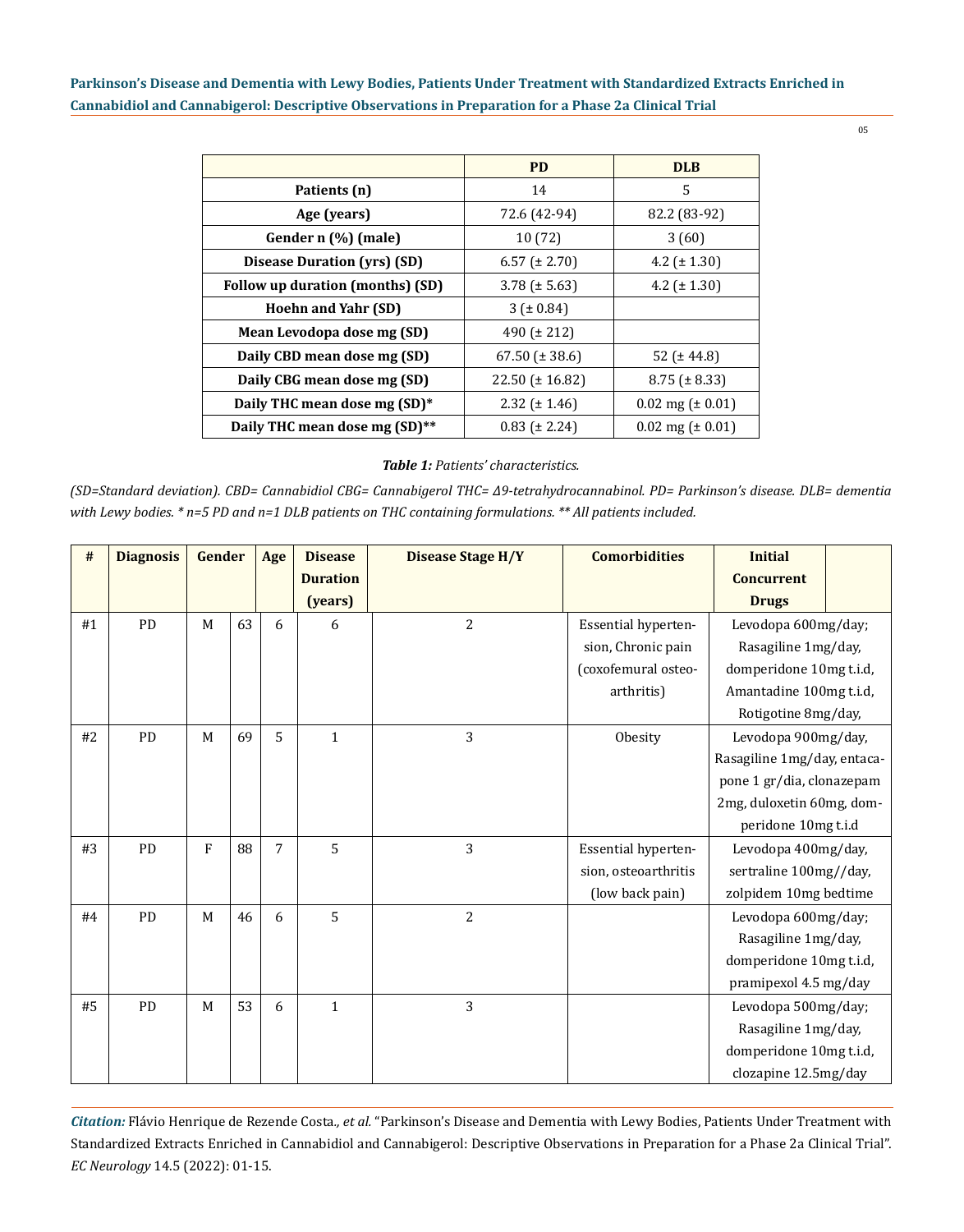| #6  | PD | M           | 80 | 12             | 6              | $\overline{4}$ | PD Dementia (PIGD)                                       | Levodopa 400mg/day,<br>Rasagiline 1mg/day, Riv-<br>astigmine Patch 9,5mg/day,<br>melatonin 5mg                                                             |
|-----|----|-------------|----|----------------|----------------|----------------|----------------------------------------------------------|------------------------------------------------------------------------------------------------------------------------------------------------------------|
| #7  | PD | M           | 94 | 8              | 3              | $\overline{4}$ | Osteoarthritis                                           | Levodopa 400mg/day,<br>Rasagiline 1mg/day                                                                                                                  |
| #8  | PD | M           | 77 | 6              | 4              | 2.5            | Essential hyperten-<br>sion                              | Levodopa 300mg/day, Riv-<br>astigmine Patch 9,5mg/day                                                                                                      |
| #9  | PD | $\mathbf M$ | 90 | 12             | $\mathbf{1}$   | 5              | Advanced pharyn-<br>geal neoplasm (pal-<br>liative care) | Levodopa 400mg/day,<br>Rasagiline 1mg/day, Riv-<br>astigmine Patch 9,5mg/day,<br>melatonin 5mg, escitalo-<br>pram 5mg/day, clonazepam<br>0.25mg            |
| #10 | PD | M           | 85 | 6              | 2              | 3              | Colostomy (past<br>bowel diverticulum<br>perforation)    | Levodopa 900mg/day,<br>amantadine 100mg/day,<br>venlafaxine 75mg/day,<br>Lithium (prescribed by<br>another physician)                                      |
| #11 | PD | $\rm F$     | 88 | $\overline{4}$ | 5              | 3              |                                                          | Levodopa 500mg/day;<br>Rasagiline 1mg/day,<br>amantadine 100mg/day,<br>Lorazepan 2mg bedtime                                                               |
| #12 | PD | $\rm F$     | 79 | $\overline{c}$ | 5              | $\overline{2}$ | Hypothyroidism=<br>levothyroxine<br>125mcg/day           | Levodopa 150mg/day, rasa-<br>giline 1mg/day, domperi-<br>done 30 mg/day, fludrocor-<br>tisone 0.2 mg bedtime                                               |
| #13 | PD | M           | 80 | 5              | 5              | 3              |                                                          | Levodopa 300mg/dia,<br>Rotigotine 4mg/day, galan-<br>tamine 16mg/day, zolpidem<br>6.25mg, quetiapine 75mg<br>bedtime,                                      |
| #14 | PD | ${\bf F}$   | 75 | $\overline{7}$ | $\overline{4}$ | 3              | Thrombophilia                                            | Levodopa 500mg/day;<br>Rasagiline 1mg/day, Rotigo-<br>tine 8mg/day, amantadine<br>100mg/day, venalafaxine<br>75mg/day, domperidone<br>30mg/day, dabigatran |

*Table 2: PD: demographics, comorbidities, and initial concurrent treatment. PIGD=Postural instability with gait disability. PD= Parkinson's disease.* 

*Citation:* Flávio Henrique de Rezende Costa*., et al.* "Parkinson's Disease and Dementia with Lewy Bodies, Patients Under Treatment with Standardized Extracts Enriched in Cannabidiol and Cannabigerol: Descriptive Observations in Preparation for a Phase 2a Clinical Trial". *EC Neurology* 14.5 (2022): 01-15.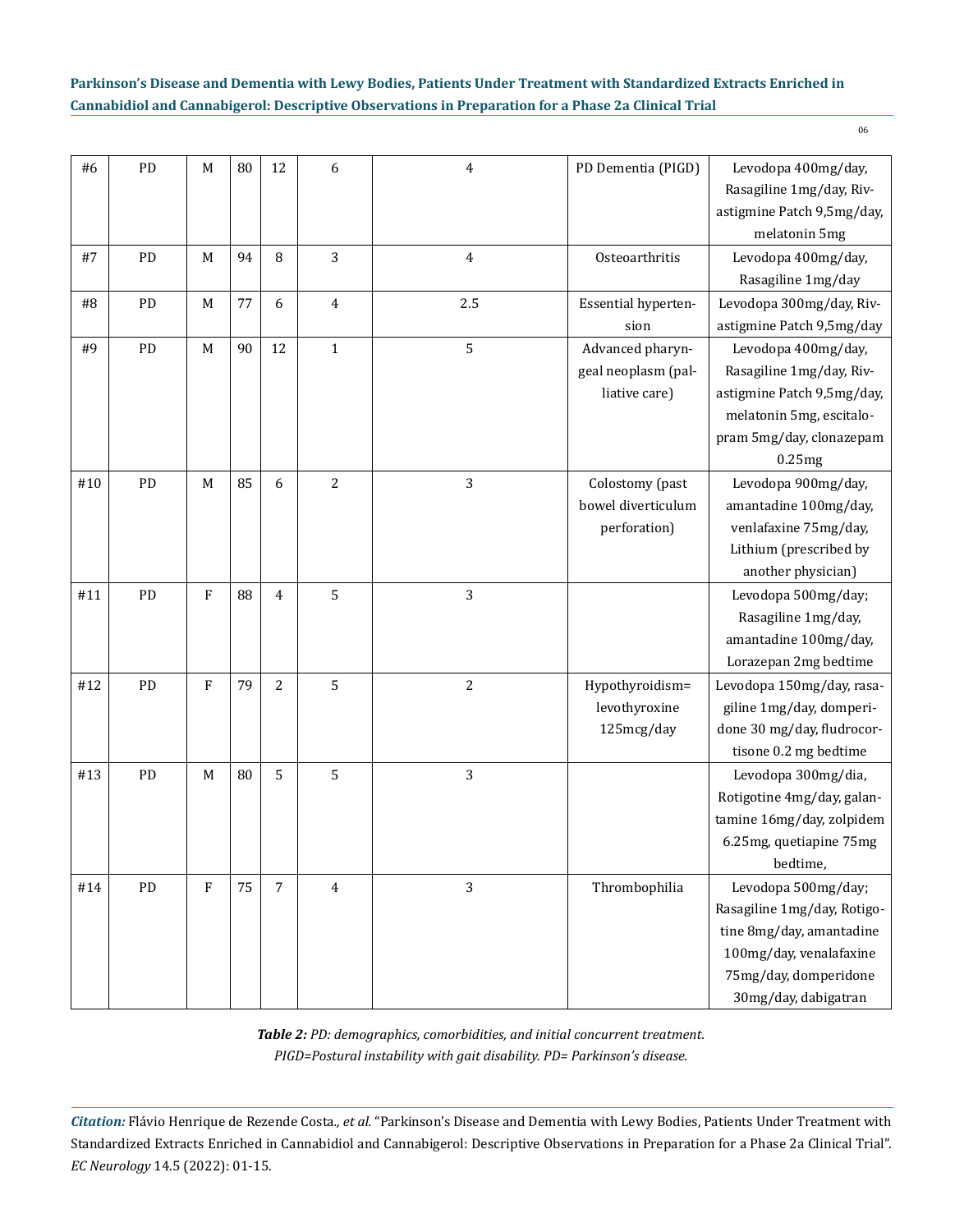| <b>Number</b> | <b>Diagnosis</b> | <b>Formulation</b>                                   | <b>Daily CBD Dose</b> | <b>Daily CBG</b> | <b>Daily THC</b> |
|---------------|------------------|------------------------------------------------------|-----------------------|------------------|------------------|
|               |                  |                                                      | (mg)                  | Dose(mg)         | Dose(mg)         |
| #1            | <b>PD</b>        | Cannabidiol + Cannabigerol 2:1 (100mg/mL) + THC 0.3% | 100                   | 50               | 4,5              |
| #2            | <b>PD</b>        | Cannabidiol (100mg/mL)                               | 100                   |                  |                  |
| #3            | <b>PD</b>        | Cannabidiol + Cannabigerol 2:1 (100mg/mL)            | 41.66                 | 20.83            |                  |
| #4            | <b>PD</b>        | Cannabidiol (100mg/mL) + THC 0.3 %                   | 25                    |                  | 0,75             |
| #5            | <b>PD</b>        | Cannabidiol + Cannabigerol 2:1 (100mg/mL)            | 12.5                  |                  |                  |
| #6            | <b>PD</b>        | Cannabidiol (100mg/mL)                               | 50                    |                  |                  |
| #7            | <b>PD</b>        | Cannabidiol + Cannabigerol 2:1 (100mg/mL)            | 8.33                  | 4.16             |                  |
| #8            | <b>PD</b>        | Cannabidiol (100mg/mL)                               | 125                   | $\mathbf{0}$     |                  |
| #9            | <b>PD</b>        | Cannabidiol + Cannabigerol 2:1 (100mg/mL) + THC 0.3% | 33.33                 | 16.66            | 1,5              |
| #10           | <b>PD</b>        | Cannabidiol (100mg/mL)                               | 75                    | $\Omega$         |                  |
| #11           | <b>PD</b>        | Cannabidiol + Cannabigerol 2:1 (100mg/mL) + THC 0.3% | 41.66                 | 20.83            | 1,87             |
| #12           | <b>PD</b>        | Cannabidiol (100mg/mL) + THC 0.3 %                   | 100                   |                  | 3                |
| #13           | <b>PD</b>        | Cannabidiol (100mg/mL)                               | 100                   |                  |                  |
| #14           | <b>PD</b>        | Cannabidiol (100mg/mL)                               | 100                   |                  |                  |
| #1            | <b>DLB</b>       | Cannabidiol (100mg/mL)                               | 100                   |                  |                  |
| #2            | <b>DLB</b>       | Cannabidiol (100mg/mL)                               | 100                   |                  |                  |
| #3            | <b>DLB</b>       | Cannabidiol + Cannabigerol 2:1 (100mg/mL)            | 30                    | 15               |                  |
| #4            | <b>DLB</b>       | Cannabidiol + Cannabigerol 2:1 (100mg/mL) + THC 0.3% | 25                    | 2.5              | 0.025            |
| #5            | DLB              | Cannabidiol (100mg/mL)                               | 5                     |                  |                  |

*Table 3: Formulations and daily doses of each patient.*

| #  | <b>Diagnosis</b> | <b>Unmet Need Before Treatment</b>                     | <b>Effect On Un-</b> | <b>Overall Ef-</b> | <b>Comments</b>                           |
|----|------------------|--------------------------------------------------------|----------------------|--------------------|-------------------------------------------|
|    |                  |                                                        | met Needs            | fect               |                                           |
| #1 | PD.              | 1) Pain**** and compulsion 2)                          | GOOD                 | GOOD               | Rigidity reduction only on 4.5 mg of THC  |
|    |                  | insomnia 3) RBD <sup>*</sup> 4) Anxiety <sup>***</sup> |                      |                    |                                           |
| #2 | <b>PD</b>        | 1) Motor fluctuations (freezing of                     | <b>INEFFECTIVE</b>   | LIMITED            | The patient discontinued treatment after  |
|    |                  | gait) 2) Low back pain 3) RBD                          |                      |                    | one month. Improvement in sleep duration. |
| #3 | <b>PD</b>        | 1) insomnia 2) $RDB*3$ pain 4)                         | GOOD                 | GOD                | Zolpidem withdrawn. Fewer episodes of     |
|    |                  | Mild hallucinations (benign)**                         |                      |                    | somnambulism.                             |
| #4 | <b>PD</b>        | 1) Problematic wearing off phe-                        | <b>MODERATE</b>      | LIMITED            | No impact on motor symptoms / no impact   |
|    |                  | nomenon 2) impulsivity (compul-                        |                      |                    | on wearing off/Drowsiness in doses        |
|    |                  | sive internet stock market "day                        |                      |                    | >50mg CBD/THC 0.3%. Patient on prepara-   |
|    |                  | trade" behavior 3) severe anxiety                      |                      |                    | tion for DBS.                             |
|    |                  | 4) RBD*/insomnia                                       |                      |                    |                                           |

*Citation:* Flávio Henrique de Rezende Costa*., et al.* "Parkinson's Disease and Dementia with Lewy Bodies, Patients Under Treatment with Standardized Extracts Enriched in Cannabidiol and Cannabigerol: Descriptive Observations in Preparation for a Phase 2a Clinical Trial". *EC Neurology* 14.5 (2022): 01-15.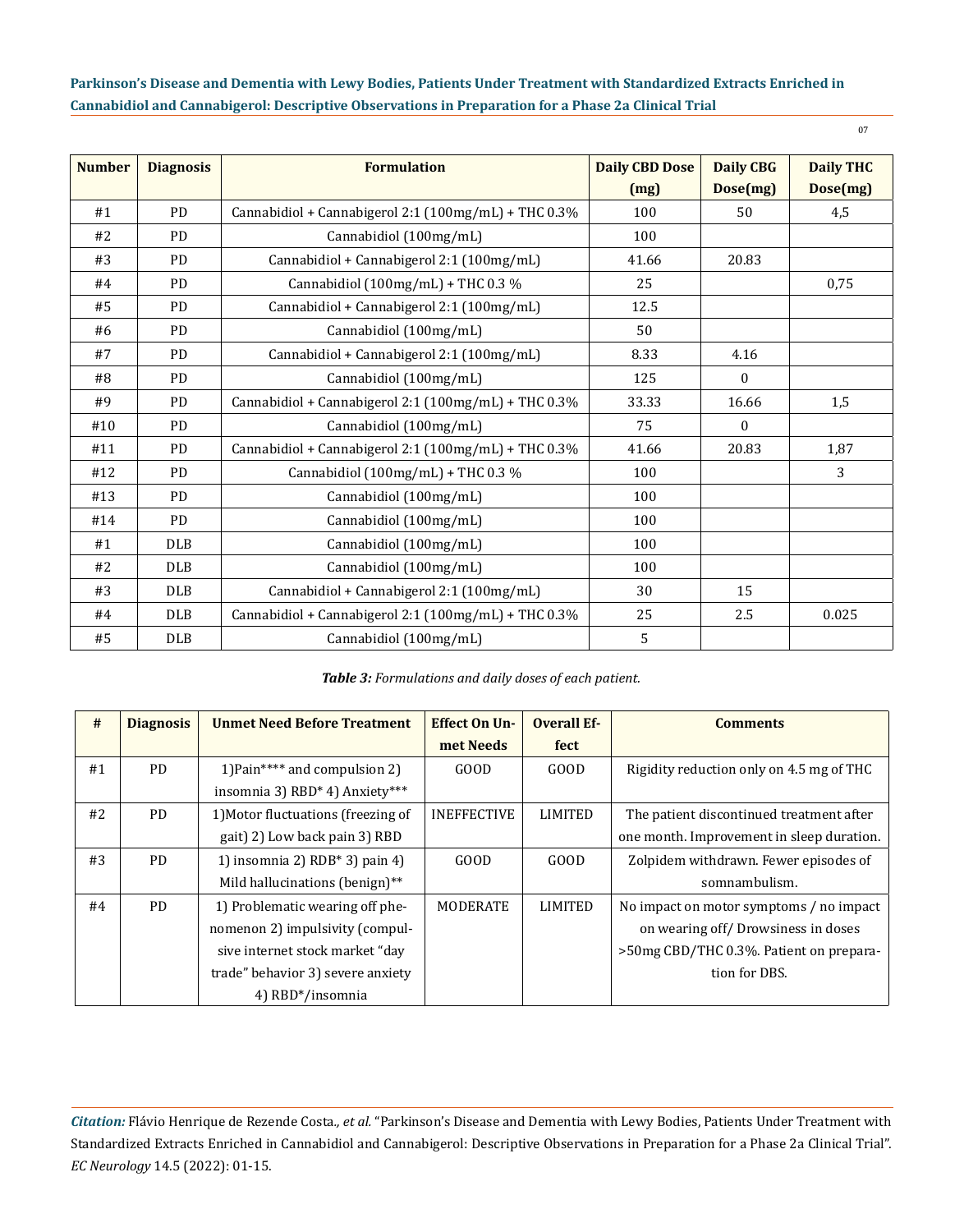| #5  | PD         | 1) Problematic motor and "non-<br>motor wearing-off phenomenon.<br>Severe tremor 2) Transient<br>psychosis/hallucinations (induced<br>by dopaminergic overstimulation:<br>suicide attempt | <b>LIMITED</b> | <b>LIMITED</b>  | Clozapine withdrawal. No effect on the<br>extreme motor fluctuations. Patient on<br>preparation for DBS.                                 |
|-----|------------|-------------------------------------------------------------------------------------------------------------------------------------------------------------------------------------------|----------------|-----------------|------------------------------------------------------------------------------------------------------------------------------------------|
| #6  | PD         | 1) Hallucinations** 2) cognitive<br>decline 3) RDB*/ wandering 4)<br>severe gait disability                                                                                               | GOOD           | GOOD            | Remains without the use of neuroleptics.<br>No impact on motor symptoms. Add on ef-<br>fect on hallucinations                            |
| #7  | ${\rm PD}$ | 1) Insomnia 2) Nocturnal pain ****<br>3) non-motor nocturnal fluctua-<br>tions (anxiety***) 4) RBD*                                                                                       | GOOD           | GOOD            | Market attenuation of non-motor nocturnal<br>fluctuations                                                                                |
| #8  | PD         | 1) Anxiety*** 2) Complex halluci-<br>nations** 3) Insomnia 4) RBD*                                                                                                                        | GOOD           | GOOD            | Stable without neuroleptics. No impact on<br>motor symptoms                                                                              |
| #9  | PD         | 1) Hallucinations** 2) Cogni-<br>tive decline 3) Severe rigidity 4)<br>Insomnia                                                                                                           | GOOD           | <b>MODERATE</b> | Palliative care in end of life. No effect on<br>rigidity. Morphine sparing effect. No end-<br>of-life delirium. Patient died comfortably |
| #10 | PD         | 1) Gait balance problems 2) Apathy<br>3) Mild depressive symptoms                                                                                                                         | GOOD           | GOOD            | Better on the balance after lithium with-<br>draw.                                                                                       |
| #11 | PD         | 1) Severe pain****: Dopamine<br>agonist-induced cervical dystonia<br>2) anxiety*** 3) RBInsomniania                                                                                       | GOOD           | GOOD            | Other actions for pain management: imme-<br>diate pramipexol withdrawal and US-guid-<br>ed botulinum toxin cervical injection.           |
| #12 | PD         | 1) Severe levodopa/rasagiline<br>induced nausea and hypotension<br>2) Anxiety                                                                                                             | GOOD           | GOOD            | Nausea improvement. Orthostatic hypoten-<br>sion controlled with fludrocortisone                                                         |
| #13 | ${\rm PD}$ | 1) Moderate hallucinations**2)<br>RBD* and insomnia 3) Cognitive<br>decline (PDD)                                                                                                         | GOOD           | GOOD            | Quetiapine dose unchanged. Add on effect<br>on hallucinations.                                                                           |
| #14 | PD         | 1) wearing off (freezing of gait) 2)<br>Cognitive decline 3) RBD*/ benign<br>hallucinations** 5) Anxiety***<br>(despite venlafaxine use) 6) pain<br>(knee arthrosis)                      | GOOD           | <b>MODERATE</b> | No impact on wearing off phenomenon<br>RDB symptom abolished/marked improve-<br>ment of hallucinations                                   |

*Table 4: RBD= Rem sleep behavior disorder. \*RBD symptoms abolished and substantial increment in sleep duration. \*\* Marked improvement in hallucinations. \*\*\* Marked response in anxiety symptoms. \*\*\*\* Pain responders. PD= Parkinson's disease.*

*Citation:* Flávio Henrique de Rezende Costa*., et al.* "Parkinson's Disease and Dementia with Lewy Bodies, Patients Under Treatment with Standardized Extracts Enriched in Cannabidiol and Cannabigerol: Descriptive Observations in Preparation for a Phase 2a Clinical Trial". *EC Neurology* 14.5 (2022): 01-15.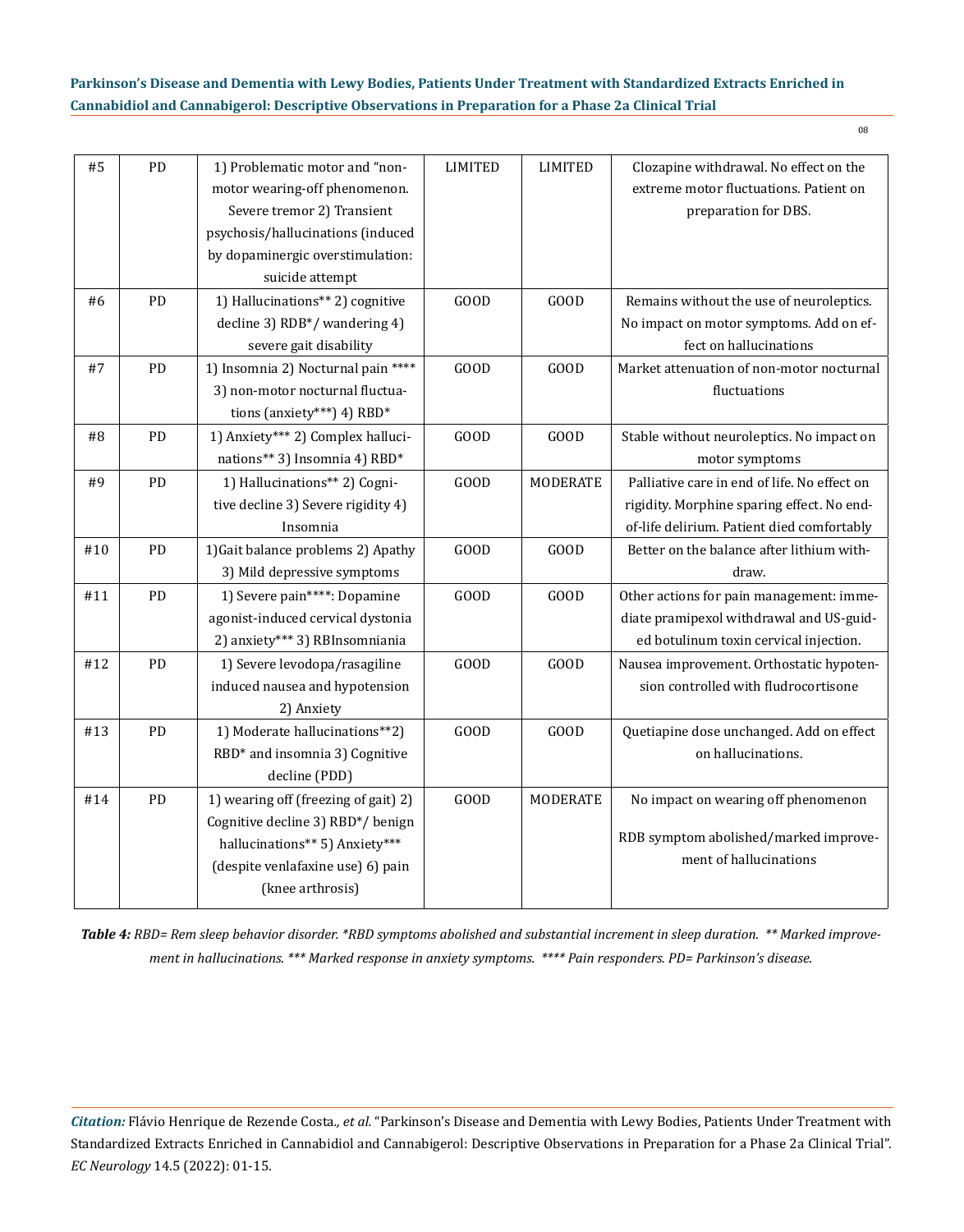| #  | Diag-<br>nosis | Gender         | Age | <b>Disease</b><br><b>Duration</b><br>(yrs) |                | <b>Disease Stage H/Y</b> | Comorbidi-<br>ties                                                                                                                                          | <b>Initial Concurrent</b><br><b>Drugs</b> |                                                                                                                   |                                                                                                                                            |  |
|----|----------------|----------------|-----|--------------------------------------------|----------------|--------------------------|-------------------------------------------------------------------------------------------------------------------------------------------------------------|-------------------------------------------|-------------------------------------------------------------------------------------------------------------------|--------------------------------------------------------------------------------------------------------------------------------------------|--|
| #1 | <b>DLB</b>     | M              | 83  | 3                                          | $\overline{2}$ | N/A                      | Coronary disease (past<br>coronary angioplasty with<br>stents implants)                                                                                     |                                           |                                                                                                                   | Levodopa 400mg/day,<br>melatonin 10mg bedtime,<br>rivastigmine Patch 4,5 mg/day,<br>eszopiclone 2mg bedtime                                |  |
| #2 | <b>DLB</b>     | ${\bf F}$      | 71  | 3                                          | 5              | N/A                      |                                                                                                                                                             |                                           |                                                                                                                   | Rivastigmine Patch 9,5 mg/<br>day, melatonin 5mg day,<br>memantine 10 mg bedtime,<br>mirtazapine 15mg bedtime,<br>alprazolam 0.5mg bedtime |  |
| #3 | <b>DLB</b>     | M              | 87  | $\overline{4}$                             | $\overline{4}$ | N/A                      | Venous insufficiency, deep<br>vein thrombosis / parox-<br>ysmal atrial fibrillation,<br>anticoagulant: dabigatran                                           |                                           | Donepezil 10mg/day, meman-<br>tine 20mg/day, escitalopram<br>10mg/day, alprazolam 2mg/<br>day, levodopa 400mg/day |                                                                                                                                            |  |
| #4 | <b>DLB</b>     | $\overline{F}$ | 78  | 6                                          | 5              | N/A                      | Severe weight loss                                                                                                                                          |                                           |                                                                                                                   | Rivastigmine Patch 4,5 mg/<br>day, trazodone 25mg/day,<br>olanzapine 2,5mg, eszopiclone<br>2mg/day                                         |  |
| #5 | <b>DLB</b>     | M              | 92  | 5                                          | 5              | N/A                      | Arterial peripheral vas-<br>cular disease, Pulmonary<br>fibrosis, recurrent urinary<br>tract infections with de-<br>lirium (prolonged double J<br>catheter) |                                           |                                                                                                                   | Rivastigmine Patch 13.3 mg/<br>day, clozapine 12.5mg bedtime,<br>venlafaxine 75mg/day                                                      |  |

*Table 5: DLB: demographics, comorbidities, and initial concurrent treatment. DLB= Dementia with Lewy bodies.* 

| #  | <b>Diagnosis</b> | <b>Unmet need before treatment</b>          | <b>Effect on unmet needs</b> | <b>Overall Effect</b> | <b>comments</b>            |
|----|------------------|---------------------------------------------|------------------------------|-----------------------|----------------------------|
| #1 | <b>DLB</b>       | 1) Severe sensorium fluctuation 2) wander-  | <b>INEFFECTIVE</b>           | <b>INEFFECTIVE</b>    | No overall benefit         |
|    |                  | ing, agitation, and RBD 3) Severe complex   |                              |                       |                            |
|    |                  | hallucinations, 4) Drug hypersensitivity.   |                              |                       |                            |
| #2 | <b>DLB</b>       | 1) Severe complex hallucinations*** 2) wan- | MODERATE                     | <b>LIMITED</b>        | Limited effect on the      |
|    |                  | $dering**3)$ anxiety                        |                              |                       | speed of cognitive         |
|    |                  |                                             |                              |                       | decline. The patient still |
|    |                  |                                             |                              |                       | deteriorating on multiple  |
|    |                  |                                             |                              |                       | other aspects: Language    |
|    |                  |                                             |                              |                       | visuospatial skills        |

*Citation:* Flávio Henrique de Rezende Costa*., et al.* "Parkinson's Disease and Dementia with Lewy Bodies, Patients Under Treatment with Standardized Extracts Enriched in Cannabidiol and Cannabigerol: Descriptive Observations in Preparation for a Phase 2a Clinical Trial". *EC Neurology* 14.5 (2022): 01-15.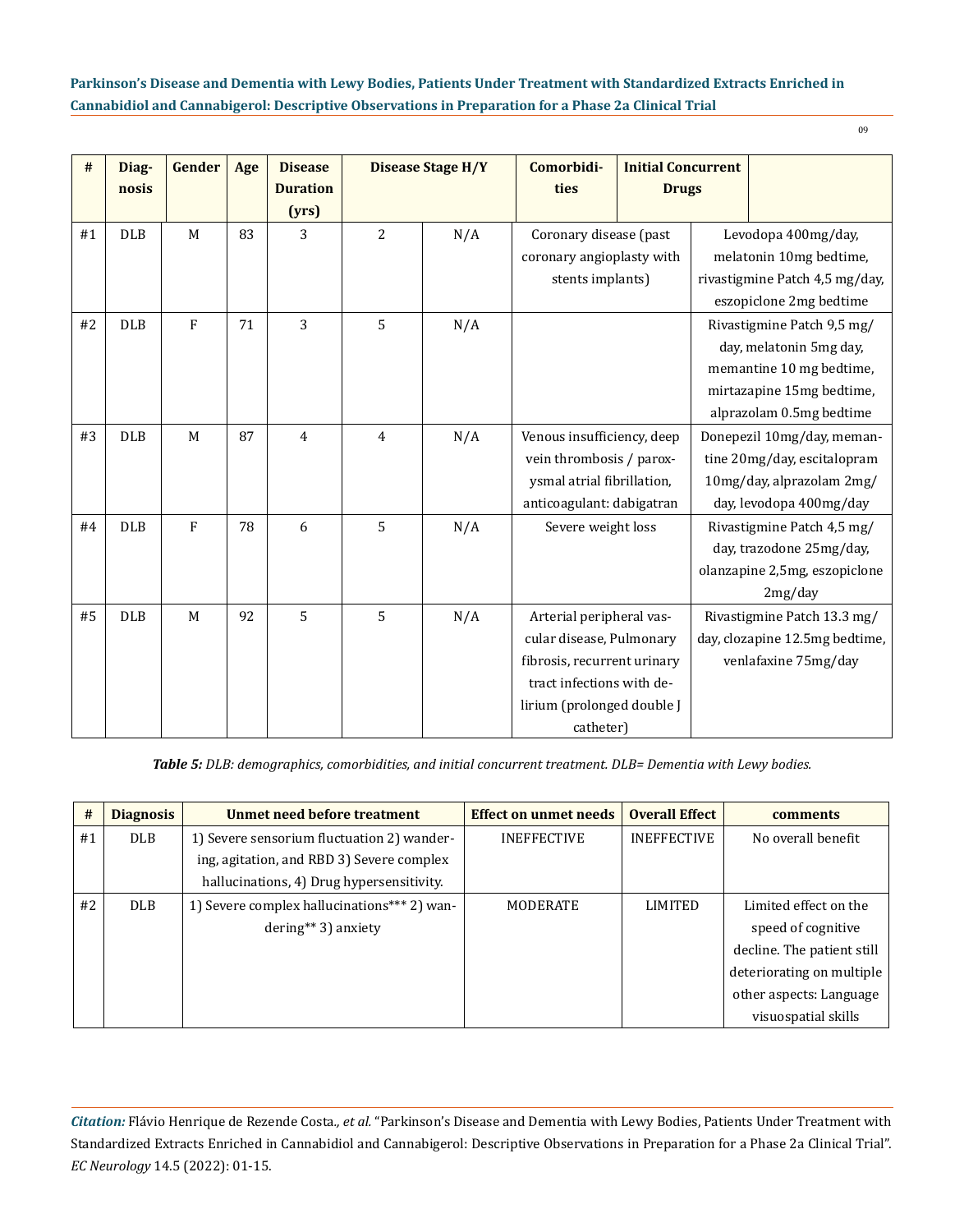| #3 | <b>DLB</b> |                                             | GOOD | MODERATE        | Mild mental confusion     |
|----|------------|---------------------------------------------|------|-----------------|---------------------------|
|    |            | 1) Severe hallucinations*** 2) wander-      |      |                 |                           |
|    |            | ing** 3) RBD* 4) fast cognitive decline and |      |                 | somnolence in doses /     |
|    |            | sundowning                                  |      |                 | above 45mg of CBD/CBG     |
|    |            |                                             |      |                 | 2:1. Stable on the actual |
|    |            |                                             |      |                 | dose.                     |
| #4 | <b>DLB</b> | 1) Severe hallucinations*** 2) wandering**  | GOOD | GOOD            | Olanzapine and eszopi-    |
|    |            | 3) RBD*, fast cognitive decline and sun-    |      |                 | clone was withdrawn       |
|    |            | downing 4) severe parkinsonism 5) severe    |      |                 |                           |
|    |            | weight loss                                 |      |                 |                           |
| #5 | <b>DLB</b> | 1) Insomnia and nocturnal agitation 2)      | GOOD | <b>MODERATE</b> | Clozapine was with-       |
|    |            | Marked parkinsonism with gait balance       |      |                 | drawn                     |
|    |            | problems 3) Cognitive fluctuations *** 4)   |      |                 |                           |
|    |            | pain (arterial insufficiency)               |      |                 |                           |

*Table 6: \*RBD responders. \*\* Marked improvement in wandering. \*\*\* Marked response in hallucinations. DLB= Dementia with Lewy bodies.*

Regarding prescribed formulations, PD patients were on CBD enriched  $n = 6$ , CBD/CBG 2:1 enriched  $n = 3$ , CBD/CBG 2:1 enriched + THC 0.3% n = 3, CBD/THC 0.3% n = 2 full spectrum. DBL patients were on CBD enriched n = 3, CBD/CBG 2: 1 enriched n = 1, CBD/CBG 2: 1 enriched +THC 0.3% n = 1.

The average CBD dose was 67.5 mg for PD ( $\pm$  38.6) and 52mg ( $\pm$  44.8) for DLB. The CBG dose was 22.5 mg for PD ( $\pm$  16.82) and 8.7mg  $(± 8.33)$  for DLB. The average THC dose was 2.32 mg for PD  $(± 1.46)$  and 0.02 mg for DLB  $(± 0.01)$ ; this variable was calculated only in patients using THC-containing formulations. Considering all patients in the PD and DLB groups, the average THC dose was 0.83 mg  $(±)$ 2.24) for PD, and  $0.025$  mg ( $\pm 0.01$ ) for DLB.

Marked improvements were observed on RBD (9/10), insomnia (9/9), anxiety (5/5) in the PD patients. There was also improvement in reported pain (3/5), impulsive-compulsive behaviors (ICB's) (2/2), and visual hallucinations (6/7). All pain responders were on formulations with CBG and THC.

RBD symptoms were markedly reduced in 9 patients (PD#1, PD#3, PD#4, PD#6, PD#7, PD#8, PD#11, PD#13, PD#14). For instance, PD # 14 had a long history of sleep disturbance having kicked her husband several times during vivid dreams episodes. All her symptoms vanished after 50mg CBD nocte. The dose was titrated to 50mg twice a day, and this patient also experienced a marked attenuation of late afternoon visual hallucinations.

A marked response was also observed in the five patients whose anxiety was considered an important factor in reducing quality of life (PD#1, PD#7, PD#8, PD#11, PD#14). PD#11 had experienced several months of pain and *antecollis* dystonic posture. The patient was in great distress, markedly anxious, and experiencing severe insomnia. Dopamine agonist-induced cervical dystonia was initially considered as a cause of pain and abnormal cervical posture. Pramipexole was suspended and rasagiline and low dose amantadine were slowly introduced but with no improvement. After four weeks, CBD/CBG 2:1 + THC 0.3% formulation was started and titrated to 62.5 mg (25 drops) at night. A marked improvement in anxiety symptoms and sleep disturbance was promptly observed.

*Citation:* Flávio Henrique de Rezende Costa*., et al.* "Parkinson's Disease and Dementia with Lewy Bodies, Patients Under Treatment with Standardized Extracts Enriched in Cannabidiol and Cannabigerol: Descriptive Observations in Preparation for a Phase 2a Clinical Trial". *EC Neurology* 14.5 (2022): 01-15.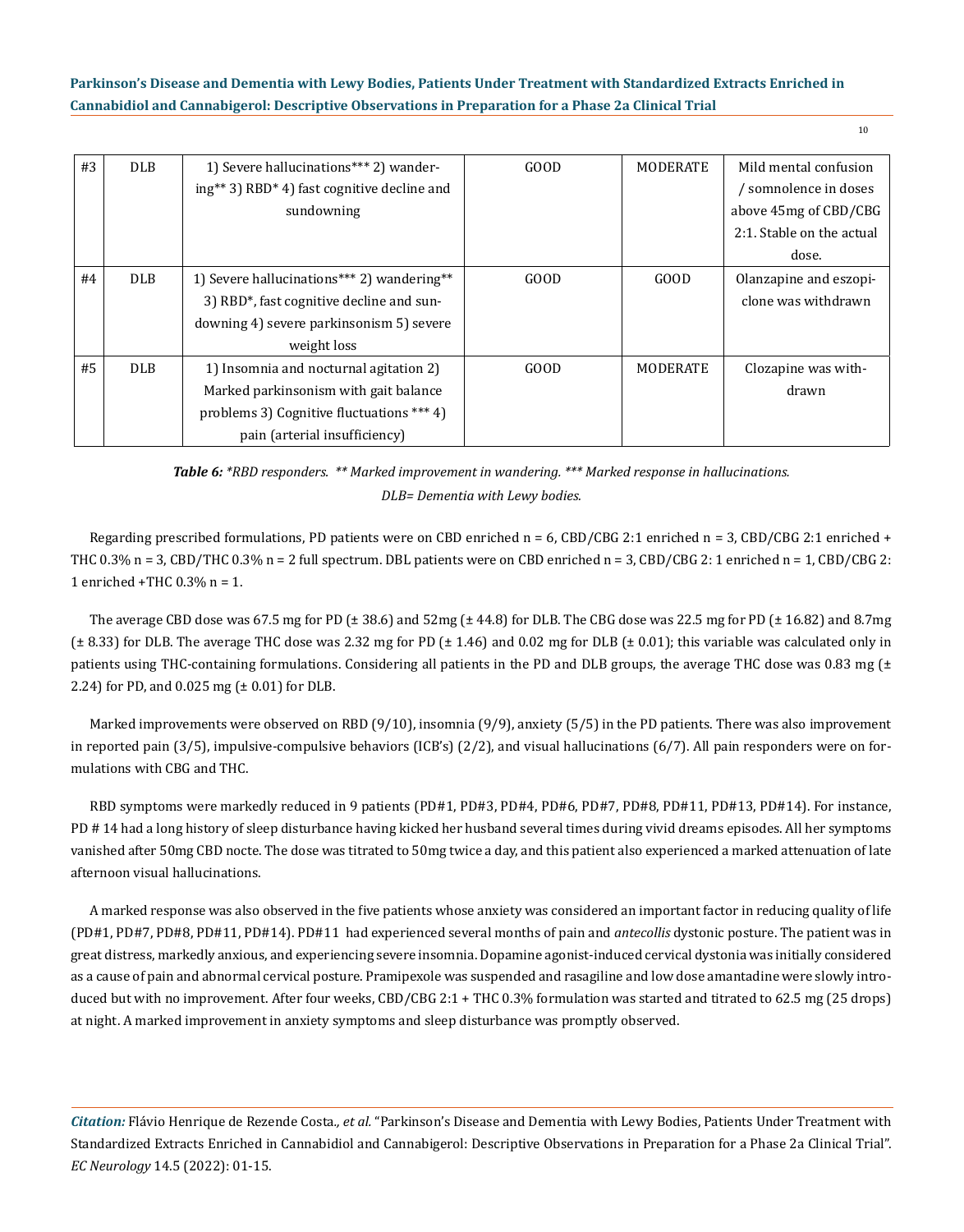A modest response in musculoskeletal pain was observed only in those patients with formulations that contained CBD or CBG with or without THC (PD#1, PD #7, and PD#11). CBD isolated formulations did not produce analgesic effects in PD#2 and PD#14.

An antipsychotic effect occurred in six patients (PD#3, PD#6, PD#8, PD#9, PD#13, PD#14)- usually associated with improved sleep quality and decreased anxiety symptoms.

In DLB patients, improvements in wandering (3/4), disruptive RBD (2/3), sleep fragmentation (4/5), night agitation (2/3), and hallucinations (4/5) were reported and in two patients (DLB#4 and DLB#5) with delirium and agitation it was possible to discontinue sedative and anti-psychotic medication. DLB#3 showed a marked reduction in visual hallucinations, despite having drowsiness with CBD/CBG 2: 1 dose above 45 mg (18 drops at dinner). The caregiver also reported attenuation of cognitive fluctuations, marked improvement in sleep, and no visual hallucinations at the current dose.

Concerning DLB#1, intervention with CBD enriched (THC Free) was considered ineffective. The patient was looked after by his elderly wife and many different interventions had produced little benefit. After changing the care plan- which trained night caregivers- his cognitive fluctuations were much attenuated.

No improvement in motor symptoms was observed, except in patient #1 (CBD/CBG 2:1 + THC 0.3%) who reported reduced stiffness with 4.5mg THC daily. PD #5 had severe off tremor that failed to respond This patient is currently undergoing a evaluation for a DBS surgical implant.

#### **Discussion**

This study provides tentative support for earlier studies demonstrating phytocannabinoids' potential in managing some PD nonmotor symptoms [31]. Anxiety, sleep disorders, and visual hallucinations responded beneficially to the four formulations.

The high average age in both groups, multiple comorbidities, concurrent use of multiple drugs, and relatively long disease duration in this study reflects the real-world patient population and encourages further controlled studies.

The response rate was high in sleep disorders, especially in the disruptive forms of RBD and PD/DLB sleep fragmentation. In PD, 9 of 10 patients had their RBD symptoms markedly reduced which is in line with some previous clinical reports [28]. Cholinergic deficits underline RBD and sleep disruption both in PD and DLB [36]. Preclinical studies have shown that CBD enhances *in vivo* acetylcholine levels from the basal forebrain and increments sleep duration [37].

Current RBD drug treatment options are melatonin and clonazepam [38] - the latter although highly effective can interfere with cognition and normal sleep architecture, and put patients at greater risk of falls [39].

The oldest PD patient (PD#7) was 94 years old and experienced a marked reduction of non-motor nocturnal fluctuations (pain, anxiety attacks) and improved sleep quality. Mild drowsiness occurred, however, in CBD/CBD (2:1) dose above 12.5 mg (5 drops)- indicating that dose titration should be individualized and symptom-focused.

To emphasize the significant variability of doses, PD#1, relatively younger, reached the total amount of 100 mg of CBD, 50 mg of CBG, and 4.5 mg of THC, with an excellent tolerability profile. There has been a report of improved sleep quality, decreased ICB traits (compul-

*Citation:* Flávio Henrique de Rezende Costa*., et al.* "Parkinson's Disease and Dementia with Lewy Bodies, Patients Under Treatment with Standardized Extracts Enriched in Cannabidiol and Cannabigerol: Descriptive Observations in Preparation for a Phase 2a Clinical Trial". *EC Neurology* 14.5 (2022): 01-15.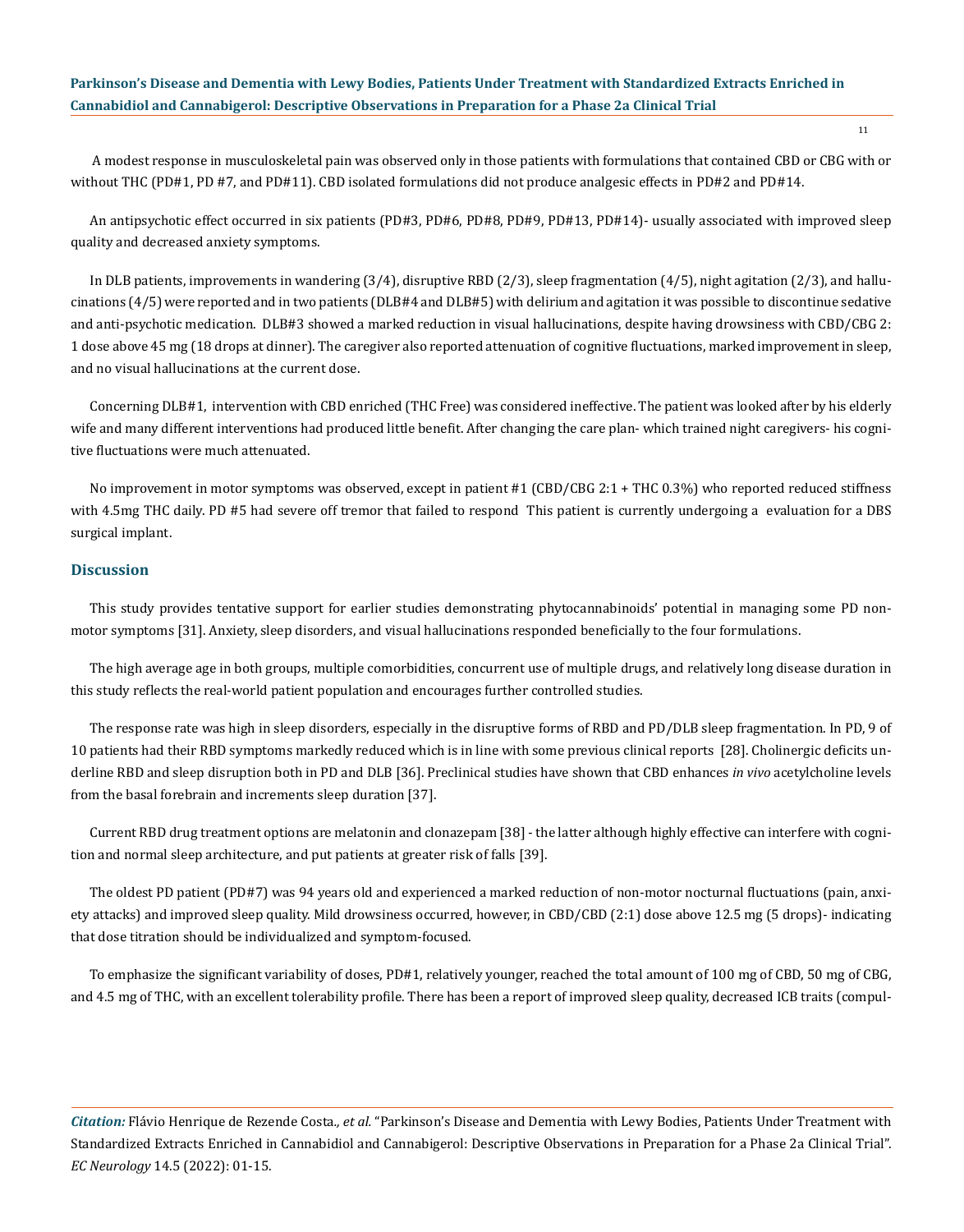sive painting), and reduced muscle stiffness (need a reference here). Previous studies have also shown that doses of isolated CBD between 75 mg - 300 mg can improve PD patients' quality of life with an excellent safety profile [31].

Our study emphasizes the need for lower doses in all formulations, compared with previous reports in the elderly, and provides some support for cannabinoids exerting an *entourage* effect [40].

Another intriguing finding was the attenuation of hallucinations and psychotic symptoms. Hallucinations are known harbingers for dementia and increased mortality in PD patients [41]. Current treatment options are restricted to cholinomimetics and atypical antipsychotics such as clozapine In DBL, the use of neuroleptics is even more challenging due to neuroleptics hypersensitivity and neuroleptics have been associated with increased mortality in dementias [39].

A moderate response to pain was observed only in those on CBG or THC formulations (PD#1, PD#7, PD#11), supporting the view that combinations of cannabinoids may be best for this indication [40]. .

The safety profile and tolerability were excellent. The adverse effects reported were drowsiness during titration (PD#5 and PD#7), promptly reversed with dose reduction.

Even though the data were structured for each patient, no previously validated scale was applied in this study and there was no randomization. The outcomes were assessed exclusively based on the patients' or caregivers' reports in a semi-structured clinical interview conducted by a neurologist with training in movement disorders. On the other hand, checking the data by an independent neurologist and a medical auditor helped with data transparency.

Finally, the present work was possible due to Brazilian legislation changes. The recent ANVISA regulations provided access to standardized extracts via import process, although not yet available in the Brazilian National Health System under universal coverage [25]. ANVISA regulations paved the way for developing randomized clinical studies, which will soon establish these novel formulations' efficacy in various medical indications [23].

#### **Perspectives for Future Studies**

These encouraging findings in managing sleep disorders and mental health problems in elderly patients with Parkinson's disease encourage the need for well-conducted randomized clinical trials with CBD or CBD/CBG to examine its antipsychotic potential. Further trials with phytocannabinoids for tremor and l-dopa induced dyskinesias in PD should also be conducted.

## **Conclusions**

This report describes the potential of CBD/CBG formulations for non-motor symptoms treatment in PD and DLB- such as anxiety, sleep disorders, visual hallucinations, impulsivity, and pain and will be helpful in designing a phase 2a randomized placebo-controlled clinical trial.

## **Conflict of Interests**

Prof. Flávio Rezende works part-time in Research and Development (R&D) for Health Meds Laboratories (Brazil) and advisor physician for Cbeuticals Laboratories (USA).

Simone Pellegrino de Oliveira works full-time as a Pharmacist for Health Meds-Brazil.

*Citation:* Flávio Henrique de Rezende Costa*., et al.* "Parkinson's Disease and Dementia with Lewy Bodies, Patients Under Treatment with Standardized Extracts Enriched in Cannabidiol and Cannabigerol: Descriptive Observations in Preparation for a Phase 2a Clinical Trial". *EC Neurology* 14.5 (2022): 01-15.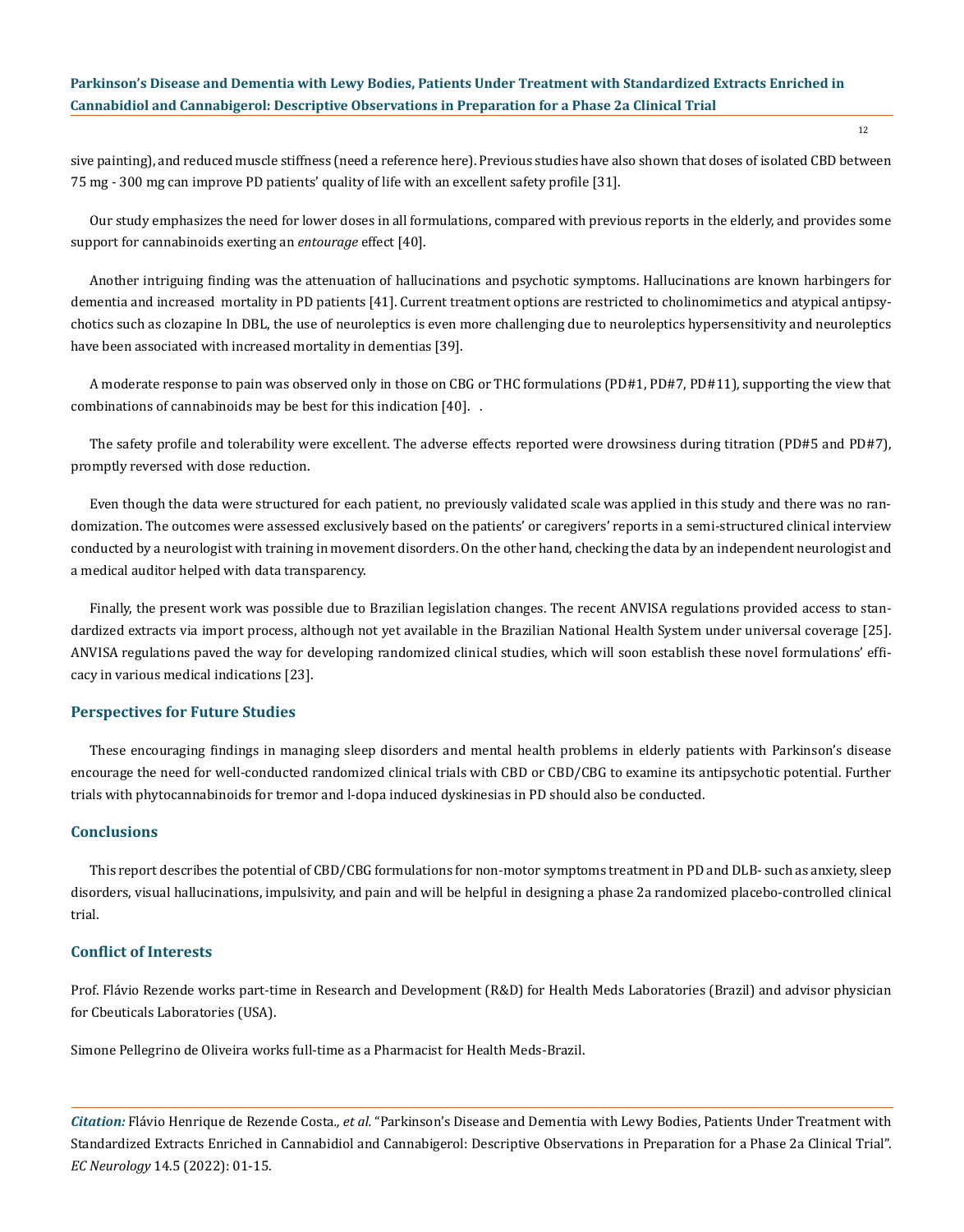Eduardo Rydz works full-time as Director of Access for Health Meds-Brazil.

Dr. Gabriel de Castro Micheli works part-time as an MSL (Medical Science Liaison) for Health Meds Laboratories.

Jaron Gladstone is CEO and Founder of CBCeuticals Laboratories- Coral Springs- Florida- United States.

Brian Ebner is V.P of production at CBCeuticals Laboratories – Coral Springs- Florida- United States.

Prof. Mariana Spitz has no conflict of interest to declare.

Dr. Elio Tanaka has no conflict of interest to declare.

Prof. Andrew Lees has no conflict of interest to declare.

## **Bibliography**

- 1. [Goetz CG. "The History of Parkinson's Disease: Early Clinical Descriptions and Neurological Therapies".](https://www.ncbi.nlm.nih.gov/pmc/articles/PMC3234454/) *Cold Spring Harbor Perspectives in Medicine* [1.1 \(2011\): a008862-a008862.](https://www.ncbi.nlm.nih.gov/pmc/articles/PMC3234454/)
- 2. [Russo EB. "History of cannabis and its preparations in saga, science, and sobriquet".](https://pubmed.ncbi.nlm.nih.gov/17712811/) *Chemistry and Biodiversity* 4.8 (2007): 1614- [1648.](https://pubmed.ncbi.nlm.nih.gov/17712811/)
- 3. [Zuardi. "History of cannabis as a medicine: a review".](https://pubmed.ncbi.nlm.nih.gov/16810401/) *The Revista Brasileira de Psiquiatria* (2006).
- 4. [Gaoni Y and Mechoulam R. "Isolation, Structure, and Partial Synthesis of an Active Constituent of Hashish".](https://pubs.acs.org/doi/10.1021/ja01062a046) *Journal of the American Chemical Society* [86.8 \(1964\): 1646-1647.](https://pubs.acs.org/doi/10.1021/ja01062a046)
- 5. [Mechoulam R. "Marihuana chemistry".](https://pubmed.ncbi.nlm.nih.gov/4910003/) *Science* 168.3936 (1970): 1159-1166.
- 6. Matsuda LA., *et al*[. "Structure of a cannabinoid receptor and functional expression of the cloned cDNA".](https://pubmed.ncbi.nlm.nih.gov/2165569/) *Nature* 346.6284 (1990): [561-564.](https://pubmed.ncbi.nlm.nih.gov/2165569/)
- 7. Munro S., *et al*[. "Molecular characterization of a peripheral receptor for cannabinoids".](https://pubmed.ncbi.nlm.nih.gov/7689702/) *Nature* 365.6441 (1993): 61-65.
- 8. Cristino L., *et al*[. "Cannabinoids and the expanded endocannabinoid system in neurological disorders".](https://pubmed.ncbi.nlm.nih.gov/31831863/) *Nature Reviews Neurology* 16.1 [\(2020\): 9-29.](https://pubmed.ncbi.nlm.nih.gov/31831863/)
- 9. McPartland JM., *et al*[. "Are cannabidiol and Δ9-tetrahydrocannabivarin negative modulators of the endocannabinoid system? A sys](https://pubmed.ncbi.nlm.nih.gov/25257544/)tematic review". *[British Journal of Pharmacology](https://pubmed.ncbi.nlm.nih.gov/25257544/)* 172 (2015): 737-753.
- 10. De Petrocellis L., *et al*[. "Effects of cannabinoids and cannabinoid-enriched Cannabis extracts on TRP channels and endocannabinoid](https://pubmed.ncbi.nlm.nih.gov/21175579/)  metabolic enzymes". *[British Journal of Pharmacology](https://pubmed.ncbi.nlm.nih.gov/21175579/)* 163.7 (2011): 1479-1494.
- 11. Russo EB., *et al*[. "Agonistic properties of cannabidiol at 5-HT1a receptors".](https://pubmed.ncbi.nlm.nih.gov/16258853/) *Neurochemical Research* 30.8 (2005): 1037-1043.
- 12. Rylander D., *et al*[. "Pharmacological modulation of glutamate transmission in a rat model of L-DOPA-induced dyskinesia: Effects on](https://www.ncbi.nlm.nih.gov/pmc/articles/PMC2700169/)  motor behavior and striatal nuclear signaling". *[Journal of Pharmacology and Experimental Therapeutics](https://www.ncbi.nlm.nih.gov/pmc/articles/PMC2700169/)* 330.1 (2009): 227-235.
- 13. Leweke FM., *et al*[. "Cannabidiol enhances anandamide signaling and alleviates psychotic symptoms of schizophrenia".](https://pubmed.ncbi.nlm.nih.gov/22832859/) *Translational [Psychiatry](https://pubmed.ncbi.nlm.nih.gov/22832859/)* 2.3 (2012).

*Citation:* Flávio Henrique de Rezende Costa*., et al.* "Parkinson's Disease and Dementia with Lewy Bodies, Patients Under Treatment with Standardized Extracts Enriched in Cannabidiol and Cannabigerol: Descriptive Observations in Preparation for a Phase 2a Clinical Trial". *EC Neurology* 14.5 (2022): 01-15.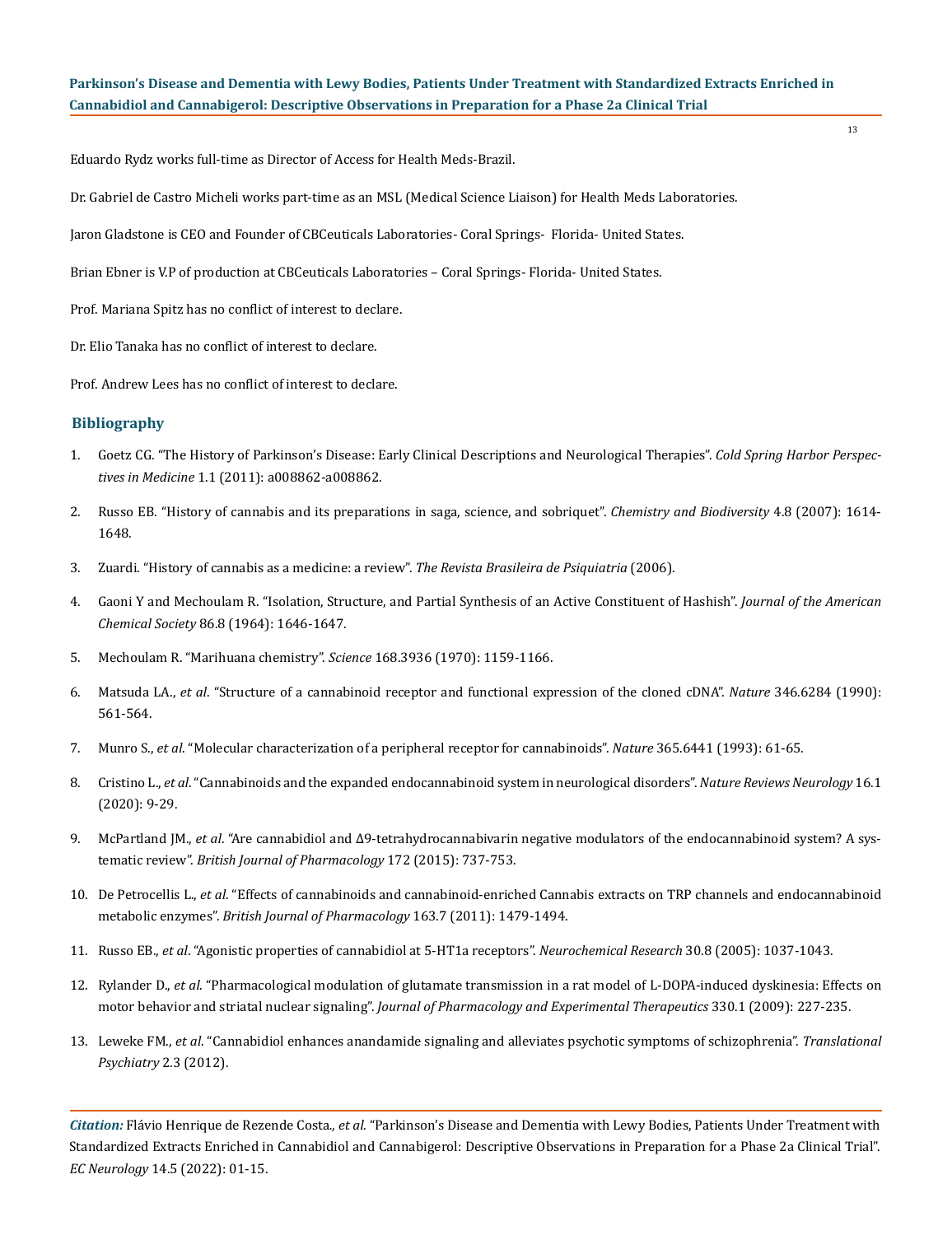- 14. Nachnani R., *et al*. "The Pharmacological Case For Cannabigerol (Cbg)". *[Journal of Pharmacology and Experimental Therapeutics](https://pubmed.ncbi.nlm.nih.gov/33168643/)* [\(2020\).](https://pubmed.ncbi.nlm.nih.gov/33168643/)
- 15. [O'Sullivan SE. "An update on PPAR activation by cannabinoids".](https://www.ncbi.nlm.nih.gov/pmc/articles/PMC4882496/) *British Journal of Pharmacology* 173 (2016): 1899-1910.
- 16. Ryz NR., *et al*[. "Cannabis Roots: A Traditional Therapy with Future Potential for Treating Inflammation and Pain".](https://www.ncbi.nlm.nih.gov/pmc/articles/PMC5628559/) *Cannabis and Can[nabinoid Research](https://www.ncbi.nlm.nih.gov/pmc/articles/PMC5628559/)* 2.1 (2017): 210-216.
- 17. Ligresti A., *et al*[. "Antitumor activity of plant cannabinoids with emphasis on the effect of cannabidiol on human breast carcinoma".](https://pubmed.ncbi.nlm.nih.gov/16728591/)  *[Journal of Pharmacology and Experimental Therapeutics](https://pubmed.ncbi.nlm.nih.gov/16728591/)* 318.3 (2006): 1375-1387.
- 18. García C., *et al*[. "Benefits of VCE-003.2, a cannabigerol quinone derivative, against inflammation-driven neuronal deterioration in](https://pubmed.ncbi.nlm.nih.gov/29338785/)  [experimental Parkinson's disease: Possible involvement of different binding sites at the PPARγ receptor".](https://pubmed.ncbi.nlm.nih.gov/29338785/) *Journal of Neuroinflammation* [15.1 \(2018\).](https://pubmed.ncbi.nlm.nih.gov/29338785/)
- 19. Díaz-Alonso J., *et al*[. "VCE-003.2, a novel cannabigerol derivative, enhances neuronal progenitor cell survival and alleviates symptom](https://pubmed.ncbi.nlm.nih.gov/27430371/)[atology in murine models of Huntington's disease](https://pubmed.ncbi.nlm.nih.gov/27430371/)*". Scientific Reports* (2016): 6.
- 20. Russo EB., *et al*[. "Survey of Patients Employing Cannabigerol-Predominant Cannabis Preparations: Perceived Medical Effects, Ad](https://www.liebertpub.com/doi/10.1089/can.2021.0058)verse Events, and Withdrawal Symptoms". *[Cannabis and Cannabinoid Research](https://www.liebertpub.com/doi/10.1089/can.2021.0058)* (2021).
- 21. [Perras C. "Sativex for the management of multiple sclerosis symptoms".](https://pubmed.ncbi.nlm.nih.gov/16317825/) *Issues in Emerging Health Technologies* 72 (2005): 1-4.
- 22. Devinsky O., *et al*[. "Trial of Cannabidiol for Drug-Resistant Seizures in the Dravet Syndrome".](https://pubmed.ncbi.nlm.nih.gov/28538134/) *The New England Journal of Medicine* [376.21 \(2017\): 2011-2020.](https://pubmed.ncbi.nlm.nih.gov/28538134/)
- 23. ANVISA. RDC 327 (2019).
- 24. ANVISA. RDC 318 (2019).
- 25. ANVISA. RDC 335 (2020).
- 26. MH C., *et al*[. "Effects of Cannabidiol in the Treatment of Patients With Parkinson's Disease: An Exploratory Double-Blind Trial".](https://pubmed.ncbi.nlm.nih.gov/25237116/) *Journal [of Psychopharmacology](https://pubmed.ncbi.nlm.nih.gov/25237116/)* 28.11 (2014).
- 27. Zuardi AW., *et al*[. "Cannabidiol for the treatment of psychosis in Parkinson's disease".](https://pubmed.ncbi.nlm.nih.gov/18801821/) *Journal of Psychopharmacology* 23.8 (2009): [979-983.](https://pubmed.ncbi.nlm.nih.gov/18801821/)
- 28. Chagas MHN., *et al*[. "Cannabidiol can improve complex sleep-related behaviours associated with rapid eye movement sleep behav](https://pubmed.ncbi.nlm.nih.gov/24845114/)[iour disorder in Parkinson's disease patients: a case series".](https://pubmed.ncbi.nlm.nih.gov/24845114/) *Journal of Clinical Pharmacy and Therapeutics* 39.5 (2014): 564-566.
- 29. Frankel JP., *et al*. "Marijuana for Parkinsonian tremor". *[Journal of Neurology Neurosurgery and Psychiatry](https://www.ncbi.nlm.nih.gov/pmc/articles/PMC6450681/)* 53(1990): 436.
- 30. KA S., *et al*[. "Cannabinoids Reduce Levodopa-Induced Dyskinesia in Parkinson's Disease: A Pilot Study".](https://pubmed.ncbi.nlm.nih.gov/11739835/) *Neurology* 57.11 (2001).
- 31. Crippa JAS., *et al*[. "Is cannabidiol the ideal drug to treat non-motor Parkinson's disease symptoms?"](https://pubmed.ncbi.nlm.nih.gov/30706171/) *European Archives of Psychiatry [and Clinical Neuroscience](https://pubmed.ncbi.nlm.nih.gov/30706171/)* 269.1 (2019): 121-133.
- 32. McGuire P., *et al*[. "Cannabidiol \(CBD\) as an Adjunctive Therapy in Schizophrenia: A Multicenter Randomized Controlled Trial".](https://pubmed.ncbi.nlm.nih.gov/29241357/) *The [American Journal of Psychiatry](https://pubmed.ncbi.nlm.nih.gov/29241357/)* 175.3 (2018): 225-231.

*Citation:* Flávio Henrique de Rezende Costa*., et al.* "Parkinson's Disease and Dementia with Lewy Bodies, Patients Under Treatment with Standardized Extracts Enriched in Cannabidiol and Cannabigerol: Descriptive Observations in Preparation for a Phase 2a Clinical Trial". *EC Neurology* 14.5 (2022): 01-15.